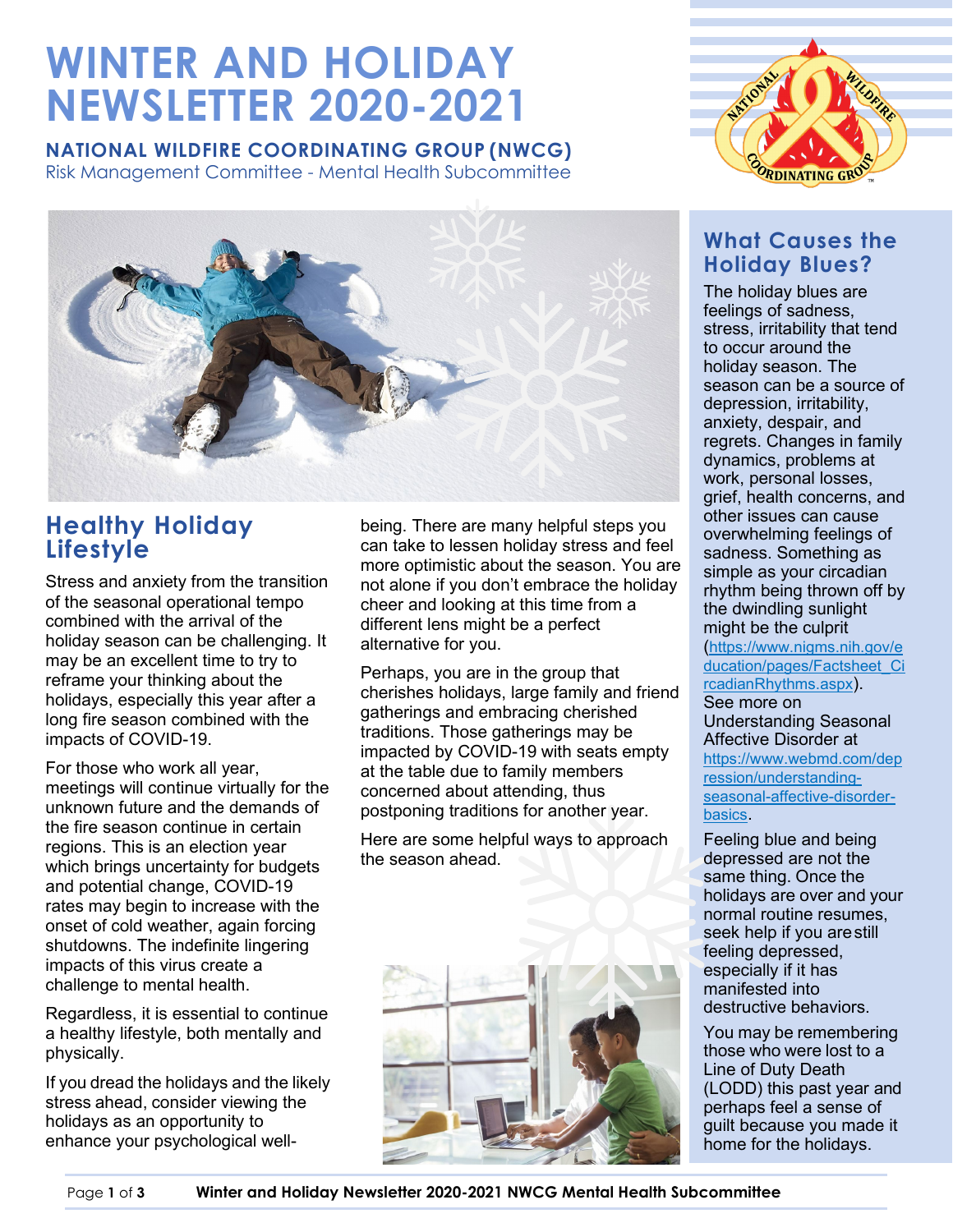## **Adapting to Social Norms and Expectations**

Transitioning back to our family and society norms and expectations is often difficult once the fire season slows down and we reintegrate. As we take time away from work, we may be separated from our daily support base regardless of how much we enjoy time off. 2020 was another impactful year with many of us deploying to Australia during the winter months, COVID-19 impacting us in early spring, a fire season that went to PL5 that resulted in an endless shortage of resources early in the summer and for many of us has kept us away from our norms for longer than usual this year.

Some may feel a sense of isolation, even though family and friends surround you. Many of them do not and will not understand where you have been and what you have experienced over the past few months. Be patient with yourself – and with them. Recognize this is a typical reintegration stressor.

The season often brings unwanted guests. Try to accept family members and friends as they are, even if they don't live up to your expectations. Try to set conversation boundaries, even if they are just yours. Before the gathering, identify your emotional triggers along with the people who tend to drain your energy. This can give you a better sense of direction once you walk into the room. Be respectful of friends and family struggling with the impacts and fears about COVID-19, accept that they may not all be present at holiday gatherings this year and make plans to connect with them in alternative ways. Set social distance boundaries that make you comfortable as you navigate COVID-19 and return to social norms.

Slow down at the dinner table. Chances are Christmas Dinner is not a short meal break before getting back to a long shift. Take your time and enjoy a slower pace.

Be mindful of top-down authority. If guests are late for an engagement, even though you said 1800, it is probably not that big of a deal. Enjoy opportunities where you are not required to be the decision-maker. Let someone else do it.

#### *Holiday Blues cont.*

You worry about the isolated co-worker who is injured, depressed, or drinks to much.You worked as much overtime as you could to buy the best gifts, only to learn your significant other resents that you were not present most of the year or you find yourself alone this holiday season. Balancing the chaos of shopping for presents, navigating crowds especially during COVID-19 can add to this stress but you are not alone. The feelings and emotions that you may be experiencing are a personal journey and we may all be affected by different things, just know that your feelings of sadness are legitimate and you are not the only person who may not be looking forward to the holiday season.

# **Navigating COVID-19 and the Holidays**

Maybe COVID-19 gives you the easy excuse you desire for limiting yourself in social engagements but if you are one who relishes the big gatherings, this year may be a difficult challenge. After a long season of engaging in fire activities some of us crave those holiday moments surrounded by friends and family and feeling normal. Now you see these events threatened by the presence of COVID-19. Keep in mind that you can use this time to engage in more meaningful connections and find ways to still stay connected.

Here are some guidelines to holiday gatherings:

- Stay home if you do not feel well or are at higher risk.
- Keep gatherings small, take the time to choose your tribe of friends and family and hold smaller and more intimate gatherings. Take advantage of these close social moments to really enjoy and engage.
- Hold small gatherings outside if possible. Granted, that may be a challenge for some of us in -20-degree weather but think outside the box and find ways to engage. Consider this your challenge for the winter season: create inventive ways to engage socially but responsibly. Maybe you and a small group of friends meet at a You-Cut-Christmas tree farm and pick out trees, or perhaps you bundle up with a fire pit and an outdoor movie.
- Encourage guests to bring their own drinks and food. This will benefit you, as the host, as it will take the pressure off to provide food and beverages for your guests.